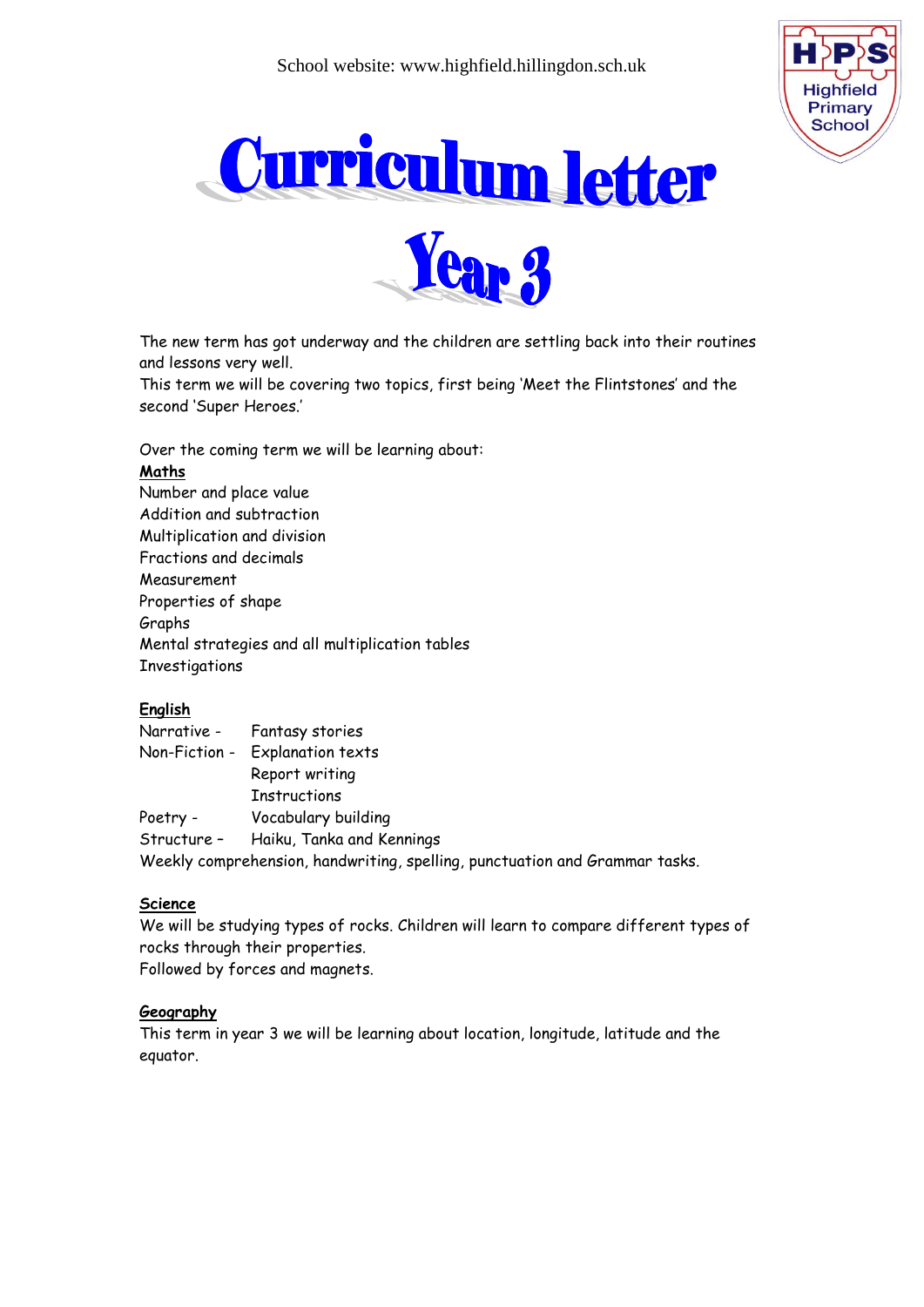# **History**

We will be exploring the Stone Age to Iron Age and how it developed over time. We will examine and compare artifacts to discover how archeologists piece together discoveries from the past. This topic will also cover how society was organized, religion and beliefs and exploring art work and forms of communication.

# **Art/D.T**

This term we will be looking at early cave paintings and investigating the materials used. The children will be recreating Stone Age art using charcoal, chalk, pastels and clay.

Next term in DT children will be learning a range of skills and techniques for making wooden structures. They will learn how to use tools safely.

# **Computing**

This term in computing we will be learning about 'E' Safety – How to keep safe when using the internet.

Later in the term we will also be learning how to use the internet for effective research.

# **Music**

Exploring rhythmic patterns and arrangements. Using percussion instruments and listening to music from around the world.

# **PE**

Children will take part in a range of Athletic activities and use compass and map work to develop orientation skills.

# **Homework**

Homework will be given on a Thursday to be returned on the following Wednesday, which will include a piece of Maths and English, related to the week's learning. Spellings will also be given to the children on a Thursday and tested on the following Thursday. There may be other homework set, on occasions, relating to one of our topics of study. The homework will be marked in class with the children. This enables us to identify any misconceptions and give them a better understanding.

If there is a problem completing homework, please communicate this in your child's homework book/worksheet or speak directly to the class teacher.

It is of enormous importance that the children read **every** day, for at least **30** minutes. We suggest helping your child develop a good understanding of what they are reading, by discussing it. For example; asking what they think is going to happen next or what they like /dislike about characters in the story. We also ask that you sign their reading record books regularly. This is an opportunity for you to comment on your child's reading and let us know how you feel they are getting on.